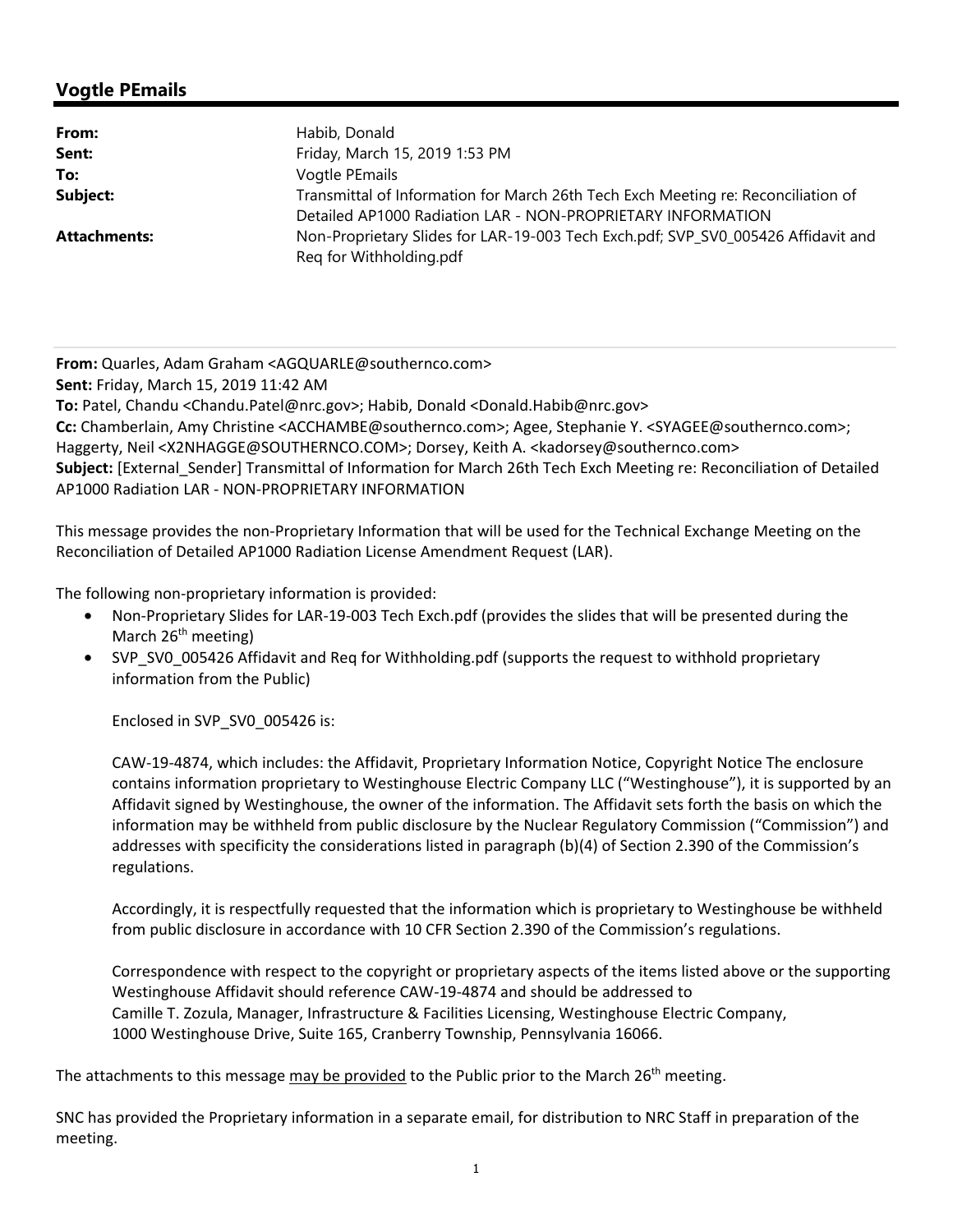Thank you,

### Adam G. Quarles

Nuclear Development - Licensing Southern Nuclear 3535 Colonnade Parkway Birmingham, AL 35243 Tel 205.992.7031 Mobile 205.937.1700 southernnuclear.com

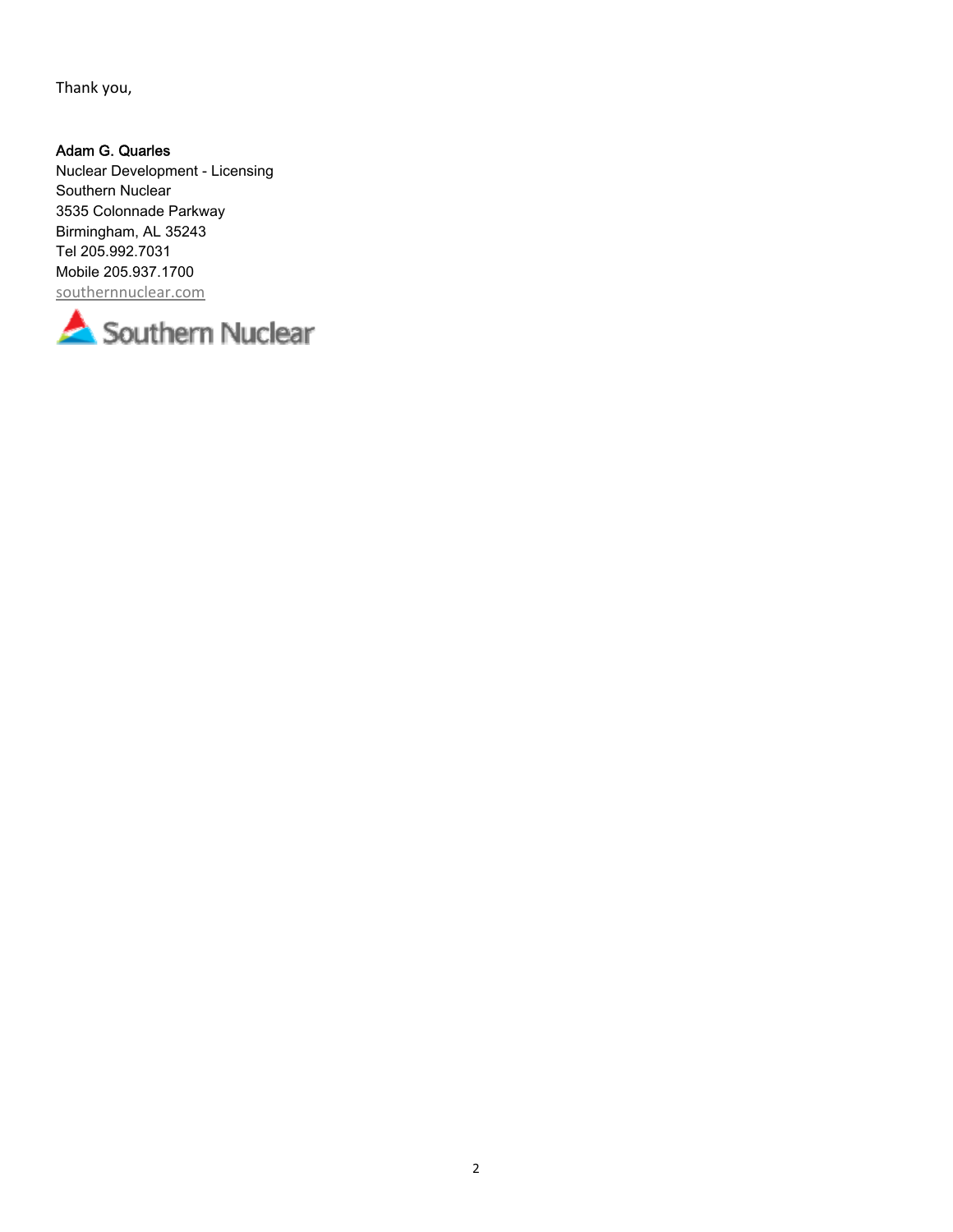**Hearing Identifier:** Vogtle\_COL\_Docs\_Public<br> **Email Number:** 431 **Email Number:** 

**Mail Envelope Properties** (SN4PR0901MB2175C77EF72D14B9059D479097440)

**Subject:** Transmittal of Information for March 26th Tech Exch Meeting re: Reconciliation of Detailed AP1000 Radiation LAR - NON-PROPRIETARY INFORMATION<br>Sent Date: 3/15/2019 1:52:51 PM **Sent Date:** 3/15/2019 1:52:51 PM **Received Date:** <sup>3/15/2019 1:52:56 PM<br> **From:** Habib. Donald</sup> **From:** Habib, Donald

**Created By:** Donald.Habib@nrc.gov

**Recipients:**  "Vogtle PEmails" <Vogtle.PEmails@nrc.gov> Tracking Status: None

Post Office: SN4PR0901MB2175.namprd09.prod.outlook.com

| <b>Files</b>                                         | Size | Date & Time          |        |
|------------------------------------------------------|------|----------------------|--------|
| MESSAGE                                              | 2741 | 3/15/2019 1:52:56 PM |        |
| image001.png                                         | 7040 |                      |        |
| Non-Proprietary Slides for LAR-19-003 Tech Exch.pdf  |      | 647935               |        |
| SVP SV0 005426 Affidavit and Reg for Withholding.pdf |      |                      | 475315 |

#### **Options**

| <b>Priority:</b>            | Standard |
|-----------------------------|----------|
| <b>Return Notification:</b> | No       |
| <b>Reply Requested:</b>     | No       |
| <b>Sensitivity:</b>         | Normal   |
| <b>Expiration Date:</b>     |          |
| <b>Recipients Received:</b> |          |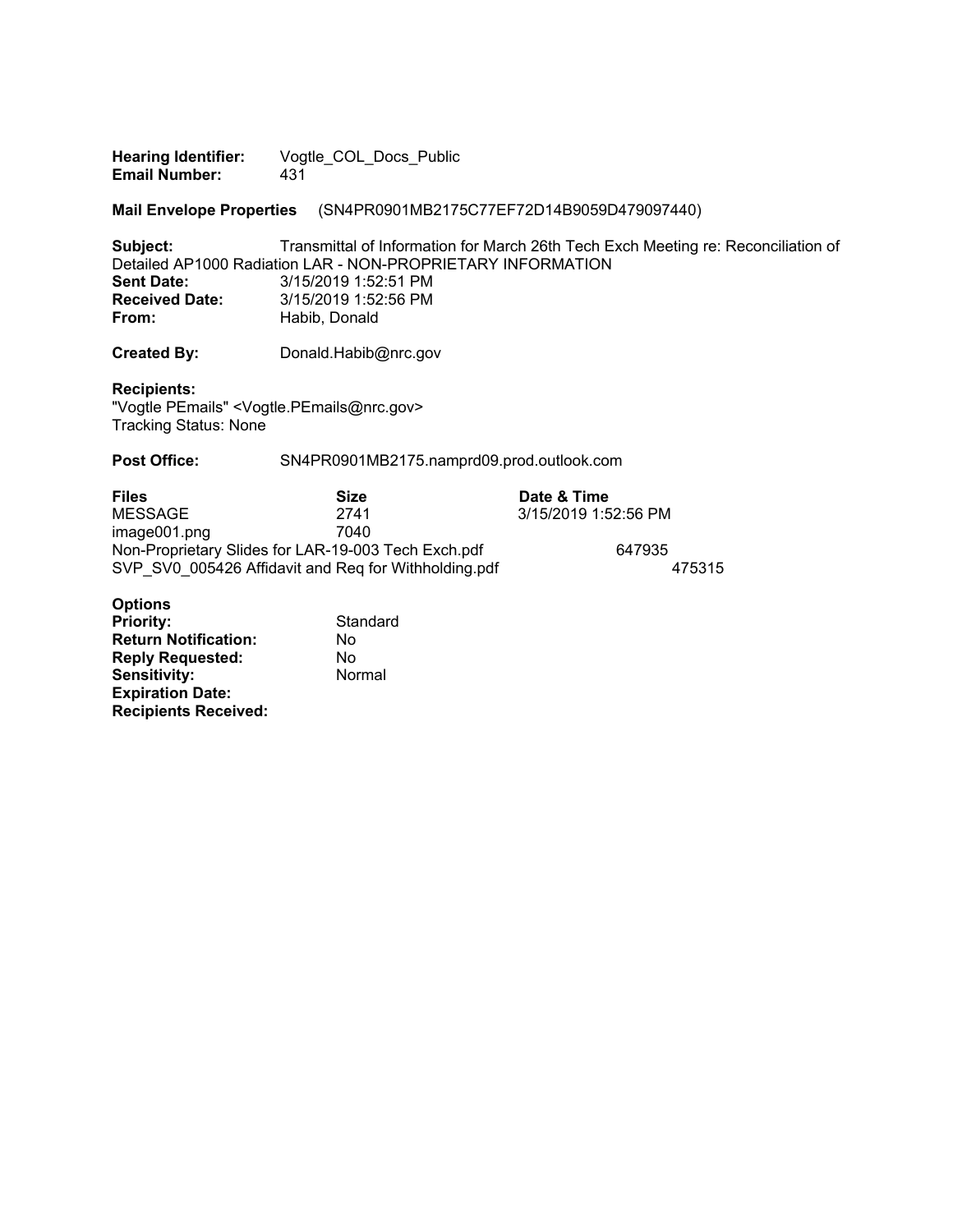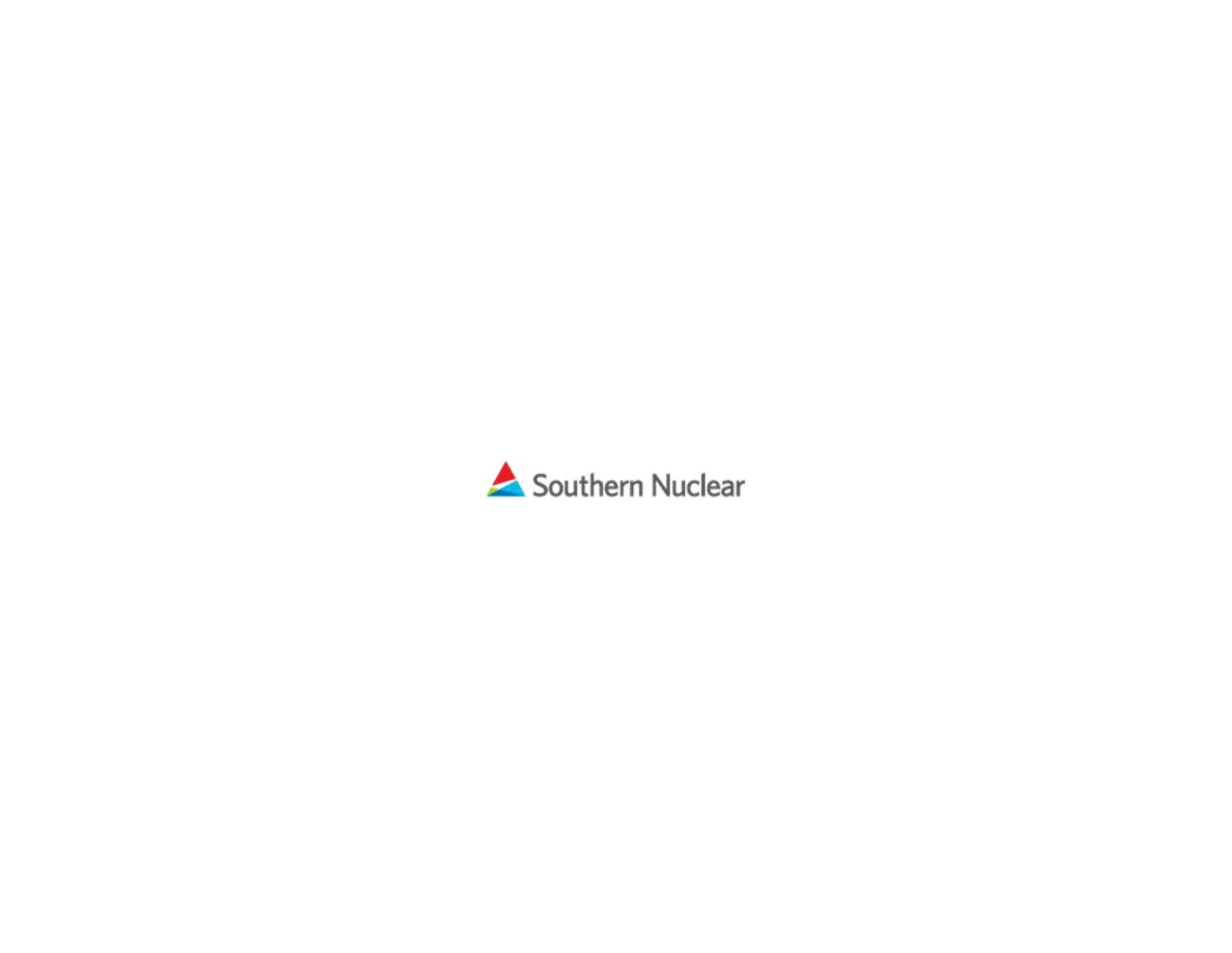$\odot$  2019 Westinghouse Electric Company LLC. All Rights Reserved.

# Reconciliation of Detailed AP1000 Radiation Analysis (WEC LAR 164) (Non-Proprietary)



 ${\sf APP-GW-GLY-169}$  Revision and 3/13/2019 5:42:49 PM. (This statement was added by the PRIME system upon its validation)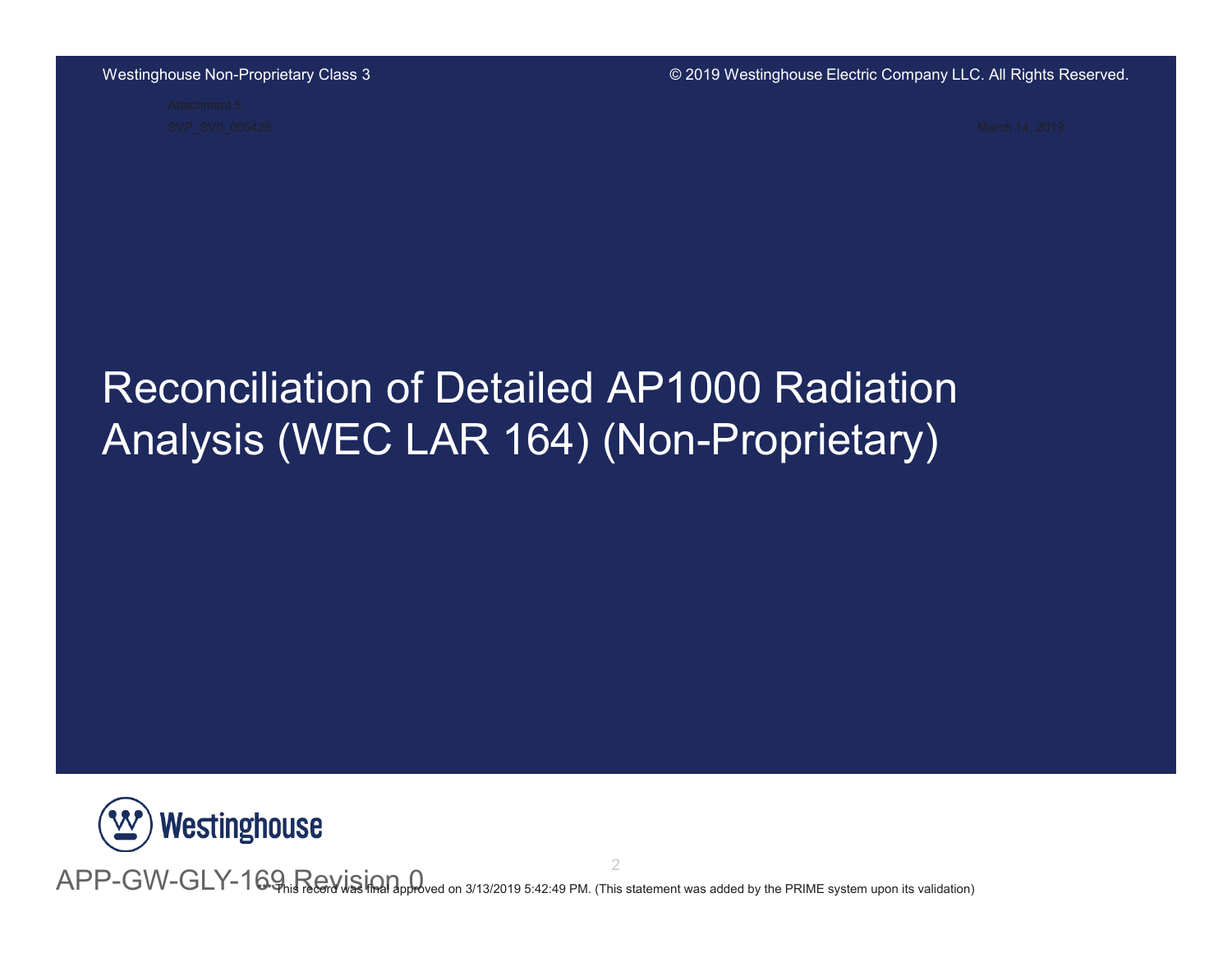# Meeting Purpose & Agenda

### **Meeting Purpose**

- $\bullet$ Discuss changes proposed by WEC LAR-164
- $\bullet$ Inform Staff of LAR Scope and gain feedback

### Agenda

- $\bullet$ Background information and context
- $\bullet$ Basis for proposed changes
- $\bullet$ **Proposed changes**



APP-GW-GLY-169, Revision Q .<br>2019 5:42:49 PM. (This statement was added by the PRIME system upon its validation)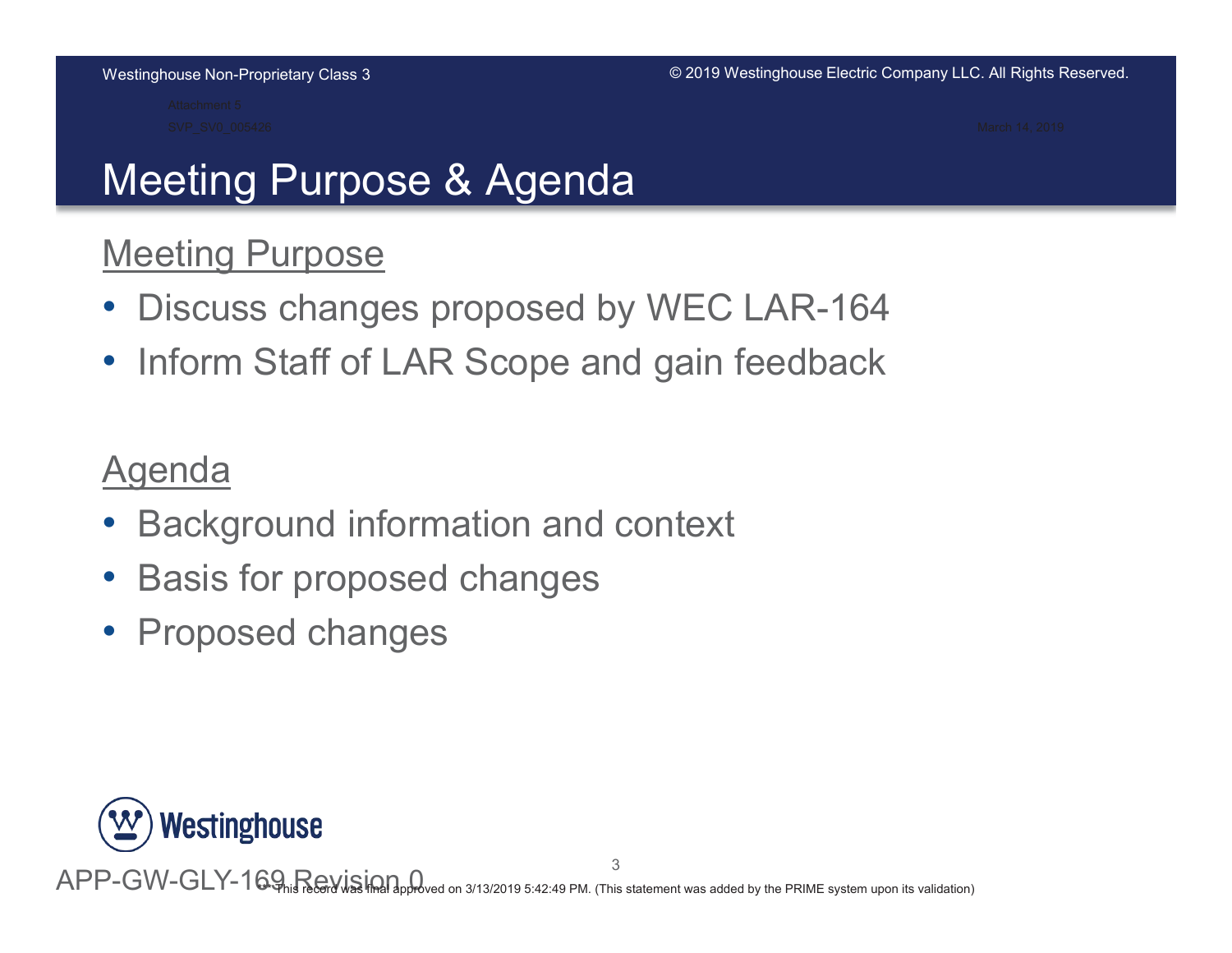## Background Information

 $(a, c)$ 

IRWST – In-Containment Refueling Water Storage Tank

Large crescent shaped tank of water on western side of containment. Filled during normal operation, drained to the refueling canal during shutdown (returned to IRWST at conclusion of outage).

Spans elevations 103'-0" to 133'-3"

Contains the passive residual heat removal (PRHR) heat exchanger (HX) for passively cooling the RCS.



 ${\sf APP-GW-GLY-169}$  Revision) and 3/13/2019 5:42:49 PM. (This statement was added by the PRIME system upon its validation)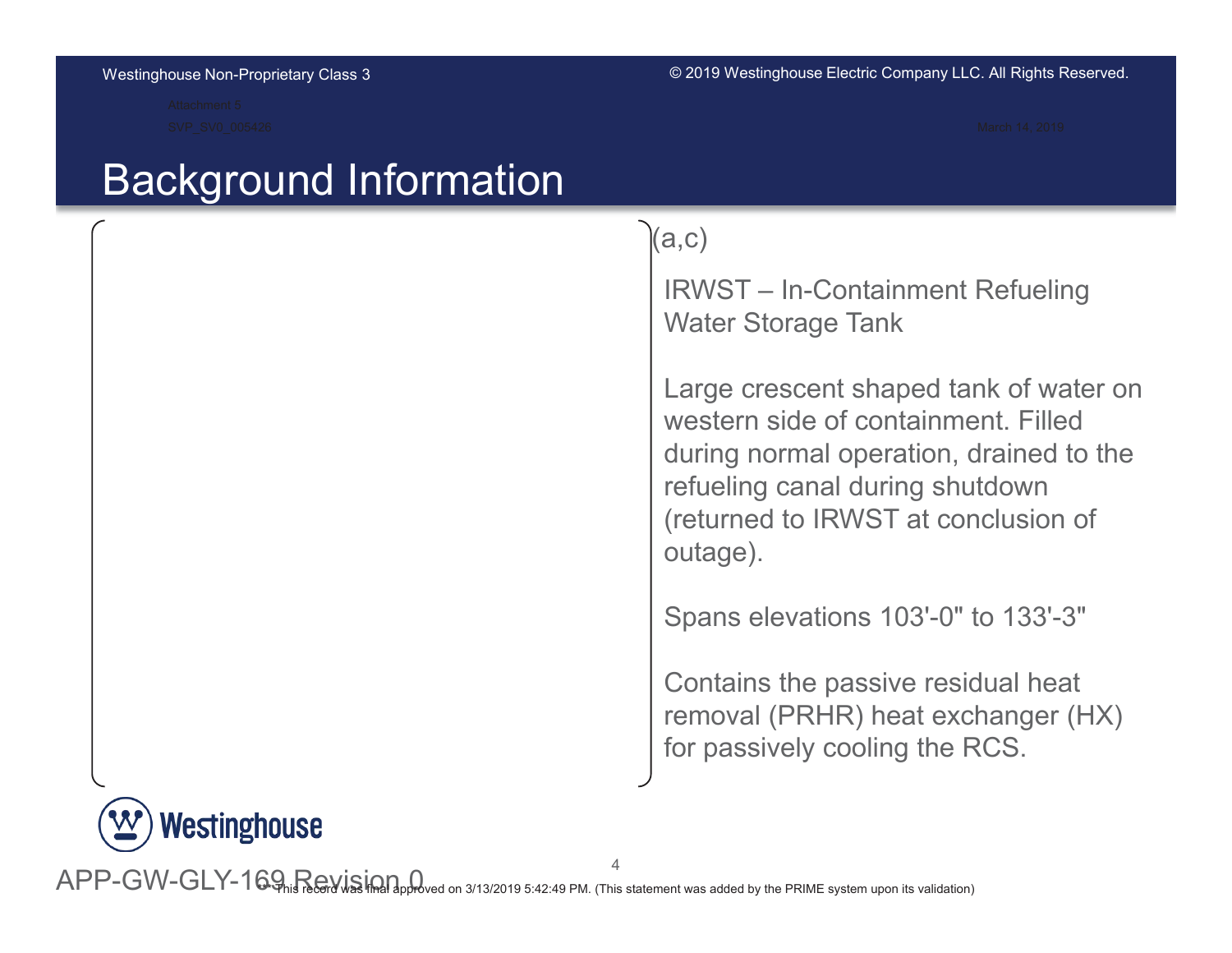## Background Information



### $(a, c)$

Shielding design considers a variety of radiation sources. Some examples include the core, primary coolant, and spent resin.

Historically the IRWST was not considered a radiation source. Reviewing assumptions for the basis of this claim revealed two credible pathways for radioactivity to enter the IRWST

### In-leakage from PRHR HX

Tech Spec L.C.O 3.4.7 allows operation with up to 500 GPD of leakage from PRHR HX to IRWST

### Refueling Canal

At the conclusion of an outage there is some quantity of corrosion products present in the water that is returned to the IRWST

5

APP-GW-GLY-169, Revision Q 19 5:42:49 PM. (This statement was added by the PRIME system upon its validation)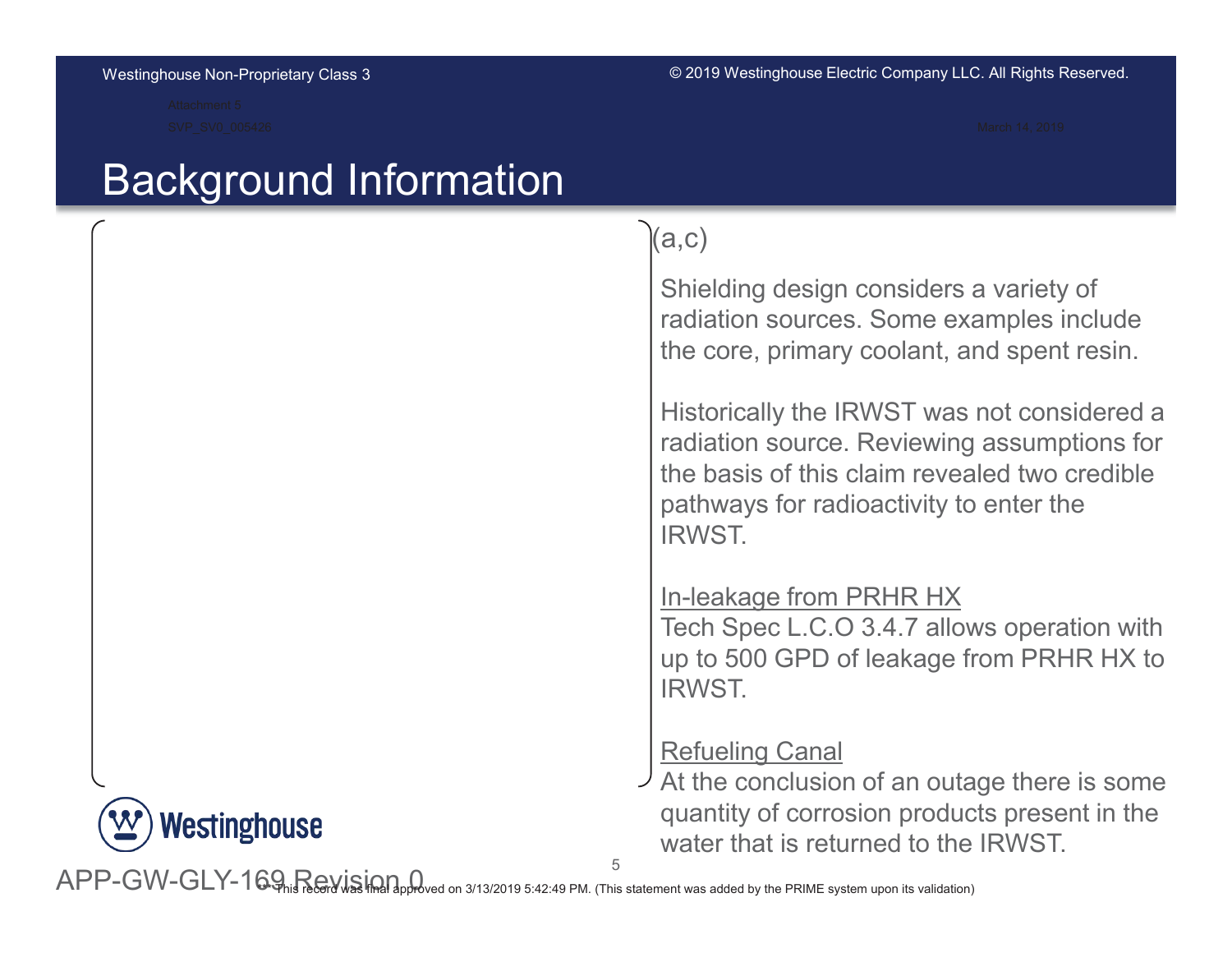## **Background Information**



### $(a, c)$

To summarize:

Major pathways for radionuclides to enter IRWST are:

- In-leakage from PRHR HX
- $\bullet$ From refueling canal following an outage

Removal pathways for radionuclides in the IRWST

- Normal purification
- Radioactive decay
- Overflow to the sump

Analyses have been performed that quantify the IRWST radioactive source and its impact on containment for normal and shutdown operations.

 $6\overline{6}$ 

APP-GW-GLY-169, Revision Q 2019 5:42:49 PM. (This statement was added by the PRIME system upon its validation)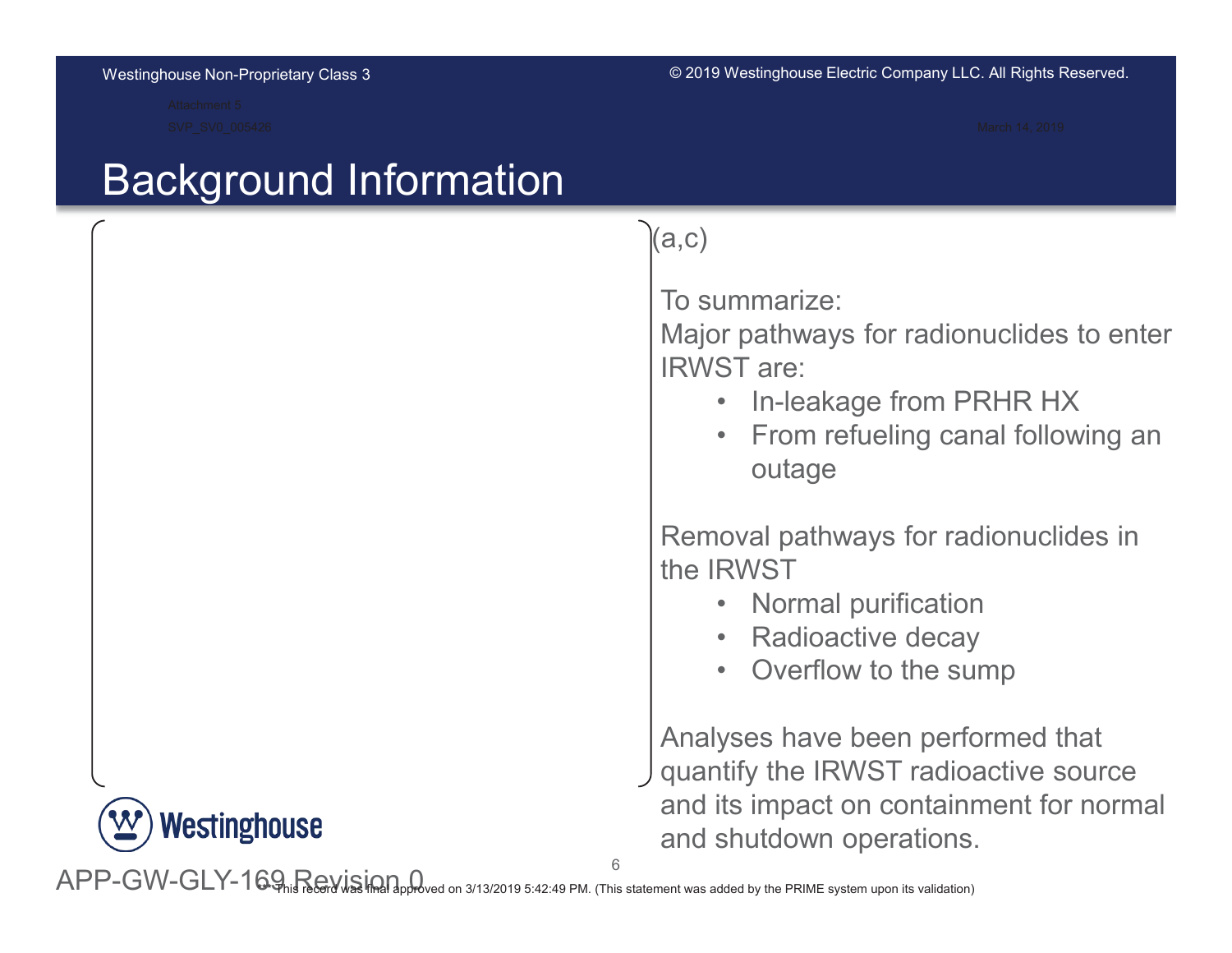#### © 2019 Westinghouse Electric Company LLC. All Rights Reserved.

# **Background Information**



 $(a, c)$ 



APP-GW-GLY-169 Revising the 3/13/2019 5:42:49 PM. (This statement was added by the PRIME system upon its validation)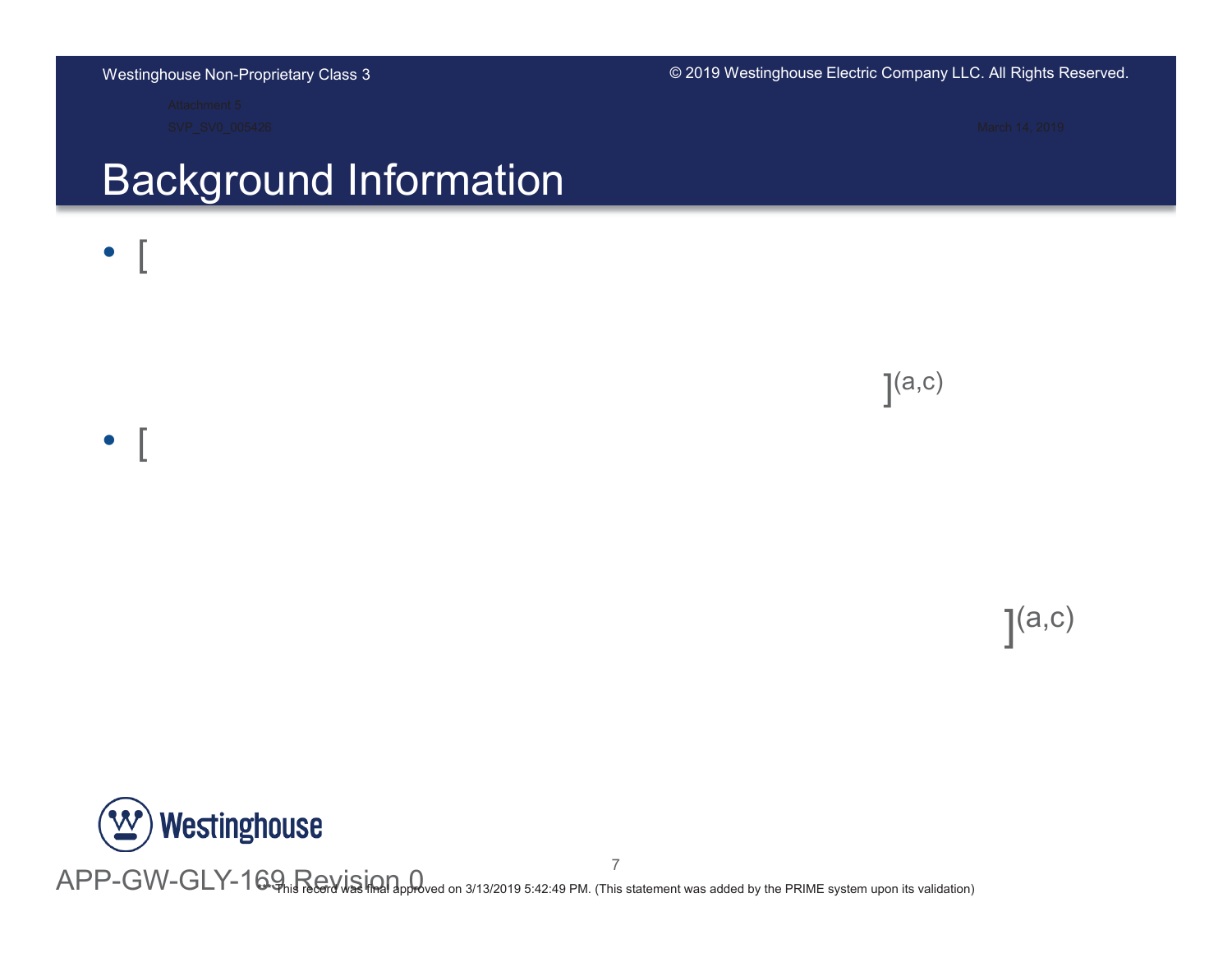$\odot$  2019 Westinghouse Electric Company LLC. All Rights Reserved.

 $(a, c)$ 

# Background Information

- $\bullet$ Method
	- $1.$  $\mathcal{L}=\left\{ \begin{array}{cc} 0 & \text{if } \mathcal{L} \in \mathbb{R}^n, \ \mathcal{L} \in \mathbb{R}^n, \ \mathcal{L} \in \mathbb{R}^n, \ \mathcal{L} \in \mathbb{R}^n, \ \mathcal{L} \in \mathbb{R}^n, \ \mathcal{L} \in \mathbb{R}^n, \ \mathcal{L} \in \mathbb{R}^n, \ \mathcal{L} \in \mathbb{R}^n, \ \mathcal{L} \in \mathbb{R}^n, \ \mathcal{L} \in \mathbb{R}^n, \ \mathcal{L} \in \mathbb{R}^$
	- $2.$  $\mathcal{L}=\left\{ \begin{array}{cc} 0 & \text{if } \mathcal{L} \in \mathbb{R}^n, \ \mathcal{L} \in \mathbb{R}^n, \ \mathcal{L} \in \mathbb{R}^n, \ \mathcal{L} \in \mathbb{R}^n, \ \mathcal{L} \in \mathbb{R}^n, \ \mathcal{L} \in \mathbb{R}^n, \ \mathcal{L} \in \mathbb{R}^n, \ \mathcal{L} \in \mathbb{R}^n, \ \mathcal{L} \in \mathbb{R}^n, \ \mathcal{L} \in \mathbb{R}^n, \ \mathcal{L} \in \mathbb{R}^$

 $(a,c)$ 

- $3.$  $\mathcal{L}=\left\{ \begin{array}{cc} 0 & \text{if } \mathcal{L} \in \mathbb{R}^n, \ \mathcal{L} \in \mathbb{R}^n, \ \mathcal{L} \in \mathbb{R}^n, \ \mathcal{L} \in \mathbb{R}^n, \ \mathcal{L} \in \mathbb{R}^n, \ \mathcal{L} \in \mathbb{R}^n, \ \mathcal{L} \in \mathbb{R}^n, \ \mathcal{L} \in \mathbb{R}^n, \ \mathcal{L} \in \mathbb{R}^n, \ \mathcal{L} \in \mathbb{R}^n, \ \mathcal{L} \in \mathbb{R}^$ 
	- $(a,c)$
- 4. Analysis models walls already credited as radiation shields in ITAAC Appendix C Table 3.3-1. In addition, it models two walls not yet designated "Yes" for radiation shielding in ITAAC Appendix C Table  $3.3-1$ 
	- CA03 (5/8" thick steel module forming the circumferential west *wall* of the IRWST)
	- CA02 (2'-6" concrete & steel module, *northeast wall* of IRWST parallel to column line  $N$ )

# Westinghouse

APP-GW-GLY-169, Revision Q 2019 5:42:49 PM. (This statement was added by the PRIME system upon its validation)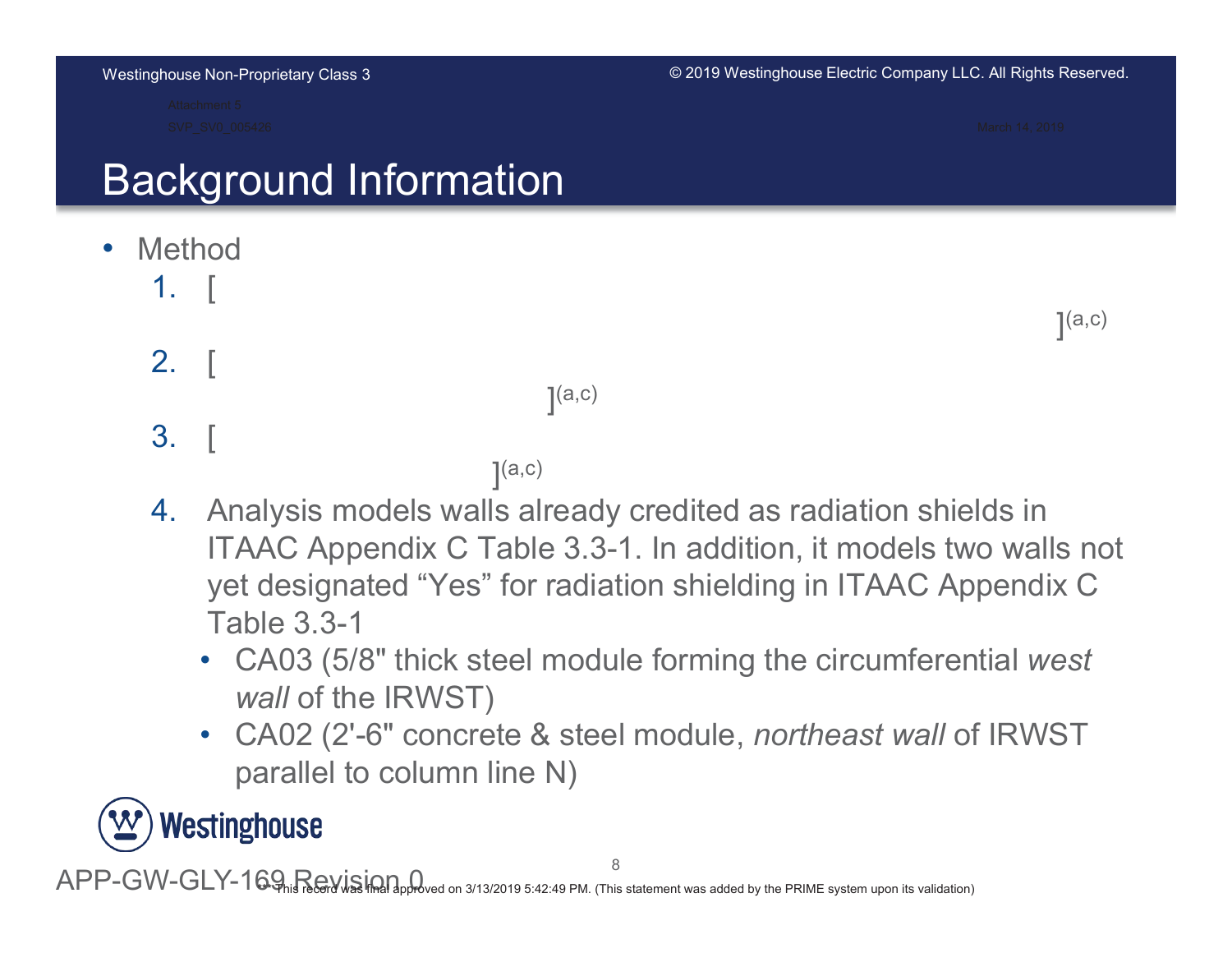# Background Information

### Design Basis Case - Maximum Dose Rates

- $1_{-}$ Inside  $IRWST:$   $[$   $]^{(a,c)}$  rem/hr
- 2. Between CA03 (Circumferential West Wall) and CV: [  $\blacksquare$  ]<sup>(a,c)</sup> mrem/hr
- 3. Room 11400 adjacent to vapor space:  $[$  [a,c) mrem/hr
- $4.$  Annulus: [  $^{(a,c)}$  mrem/hr

Radiation fields under expected conditions remain within established zoning limits.

Notes added to radiation drawing indicate elevated dose rates during design basis conditions. EQ has considered design basis conditions



 $(a, c)$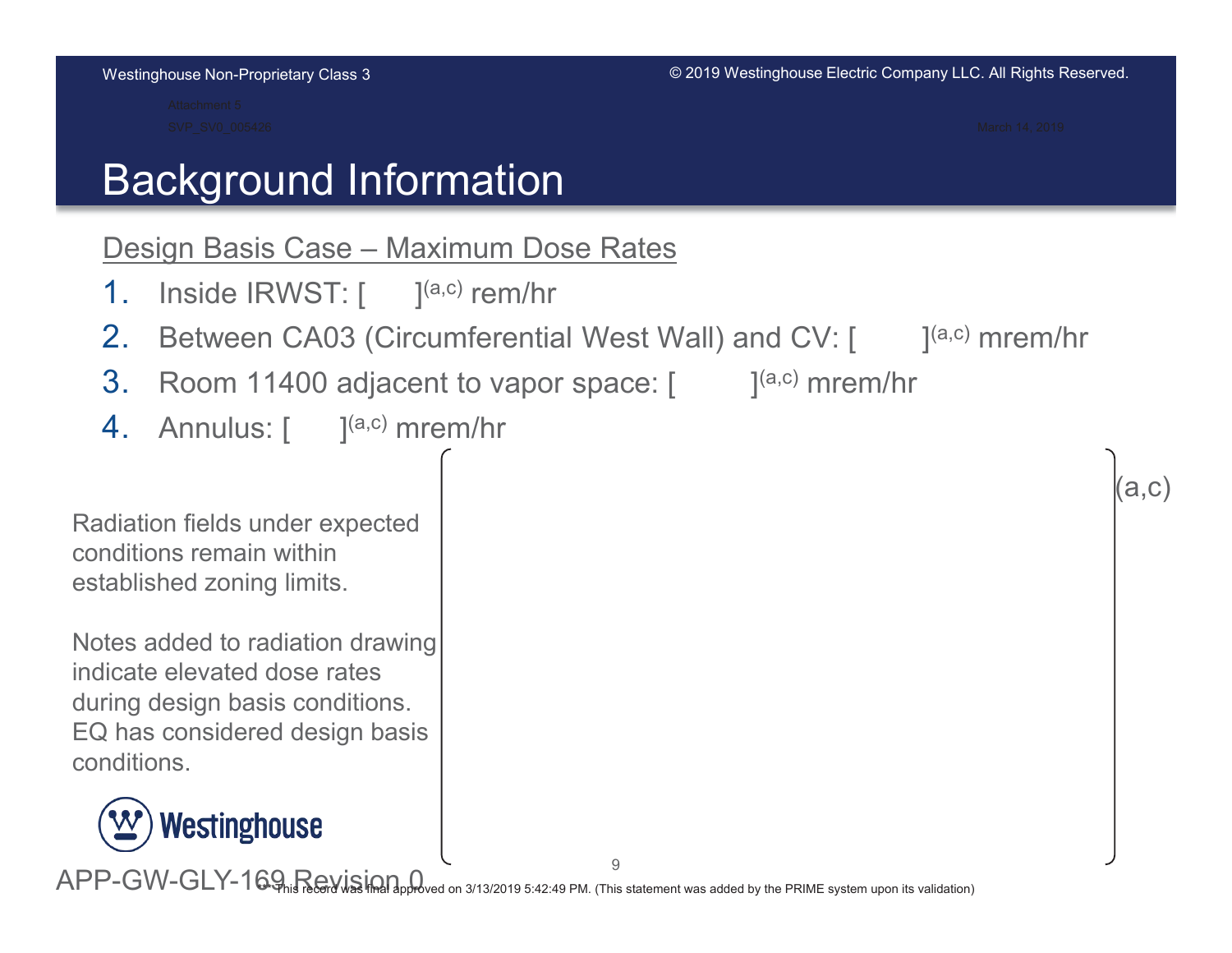$(a.c)$ 

# Background Information

### Expected Case - Maximum Dose Rates

- $1_{-}$ Inside IRWST:  $\left[ \right.$   $\right]^{(a,c)}$  mrem/hr
- 2. Between CA03 (Circumferential West Wall) and CV: [  $\blacksquare$  ]<sup>(a,c)</sup> mrem/hr
- 3. Room 11400 adjacent to vapor space:  $[$  [a,c) mrem/hr
- **4.** Annulus: [  $\qquad$  ]<sup>(a,c)</sup> mrem/hr

```
Westinghouse
```
APP-GW-GLY-169 Revising the 3/13/2019 5:42:49 PM. (This statement was added by the PRIME system upon its validation)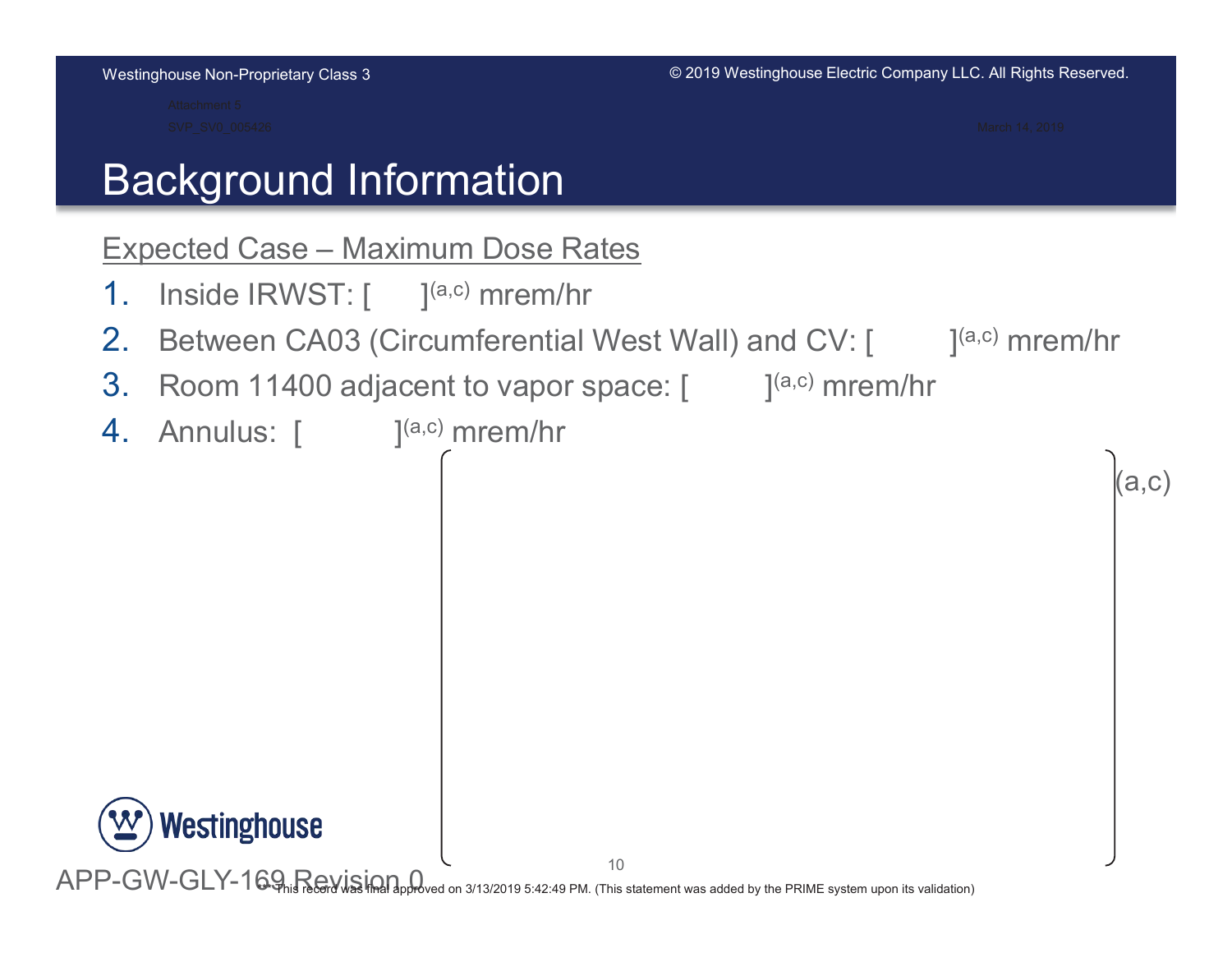**Westinghouse** 

# Basis for Proposed Changes

- $\bullet$ Analysis models the following walls
	- $-$  Credits shielding of CA03 (5/8" thick steel module forming the *west wall* of the IRWST)
	- $-$  Credits shielding of CA02 (2'-6" concrete & steel module, *northeast wall* of IRWST parallel to column line  $N$ )

Crediting these walls is necessary for maintaining established radiation zoning shown in UFSAR Chapter 12 assuming 500 GPD leakage concurrent with 0.25% fuel defects.

 $11$ APP-GW-GLY-169, Revision Q  $(\mathsf{a}.\mathsf{c})$ 2019 5:42:49 PM. (This statement was added by the PRIME system upon its validation)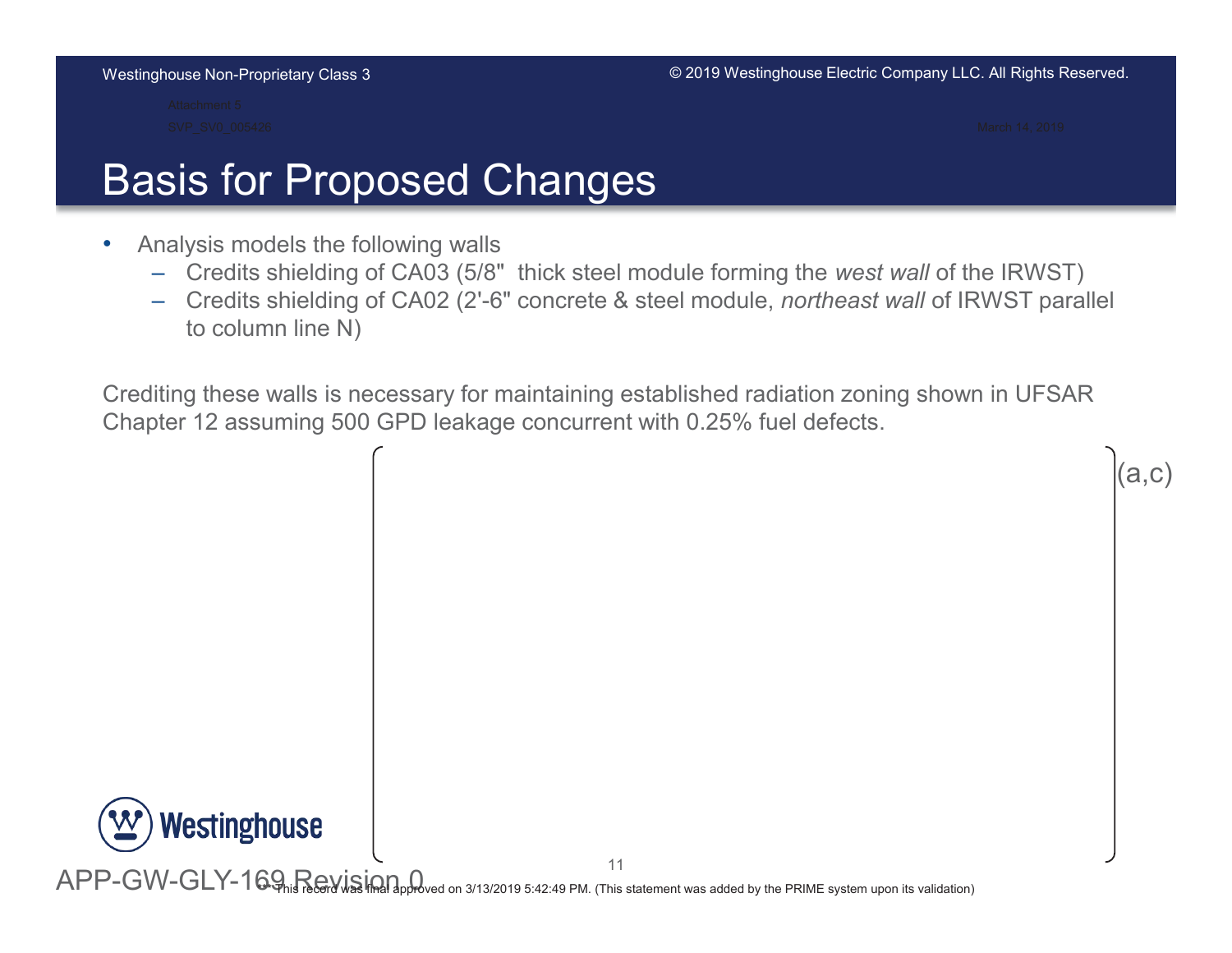# **Proposed Change**

### **Licensing Basis Impact - Tier 1 (GDC 1)**

| DEFINITION OF WALL THICKNESSES FOR NUCLEAR ISLAND BUILDINGS, TURBINE BUILDING, AND ANNEX |                                          | <b>TABLE 3.3-1</b><br>BULDING <sup>(1)</sup>                   |                                                  |                                                                  |
|------------------------------------------------------------------------------------------|------------------------------------------|----------------------------------------------------------------|--------------------------------------------------|------------------------------------------------------------------|
| <b>Wall or Section Description</b>                                                       | Column Lines <sup><math>(7)</math></sup> | <b>Floor Elevation or</b><br>Elevation Range <sup>(7)(8)</sup> | Concrete<br>Thickness <sup>(2)(3)(4)(5)(9)</sup> | <b>Applicable Radiation</b><br><b>Shielding Wall</b><br>(Yes/No) |
| <b>Containment Building Internal Structure</b>                                           |                                          |                                                                |                                                  |                                                                  |
| North-east wall of in-containment refueling water<br>storage tank                        | Parallel to column line N                | From 103'-0" to 135'-3"                                        | $2^{\circ}$ -6"                                  | Yes                                                              |
| West wall of in-containment refueling water storage<br>tank                              | Not applicable                           | From 103'-0" to 135'-3"                                        | 5/8" steel plate with<br>stiffeners              | <b>Yes</b>                                                       |



 ${\sf APP-GW-GLY-169}$  record on 3/13/2019 5:42:49 PM. (This statement was added by the PRIME system upon its validation)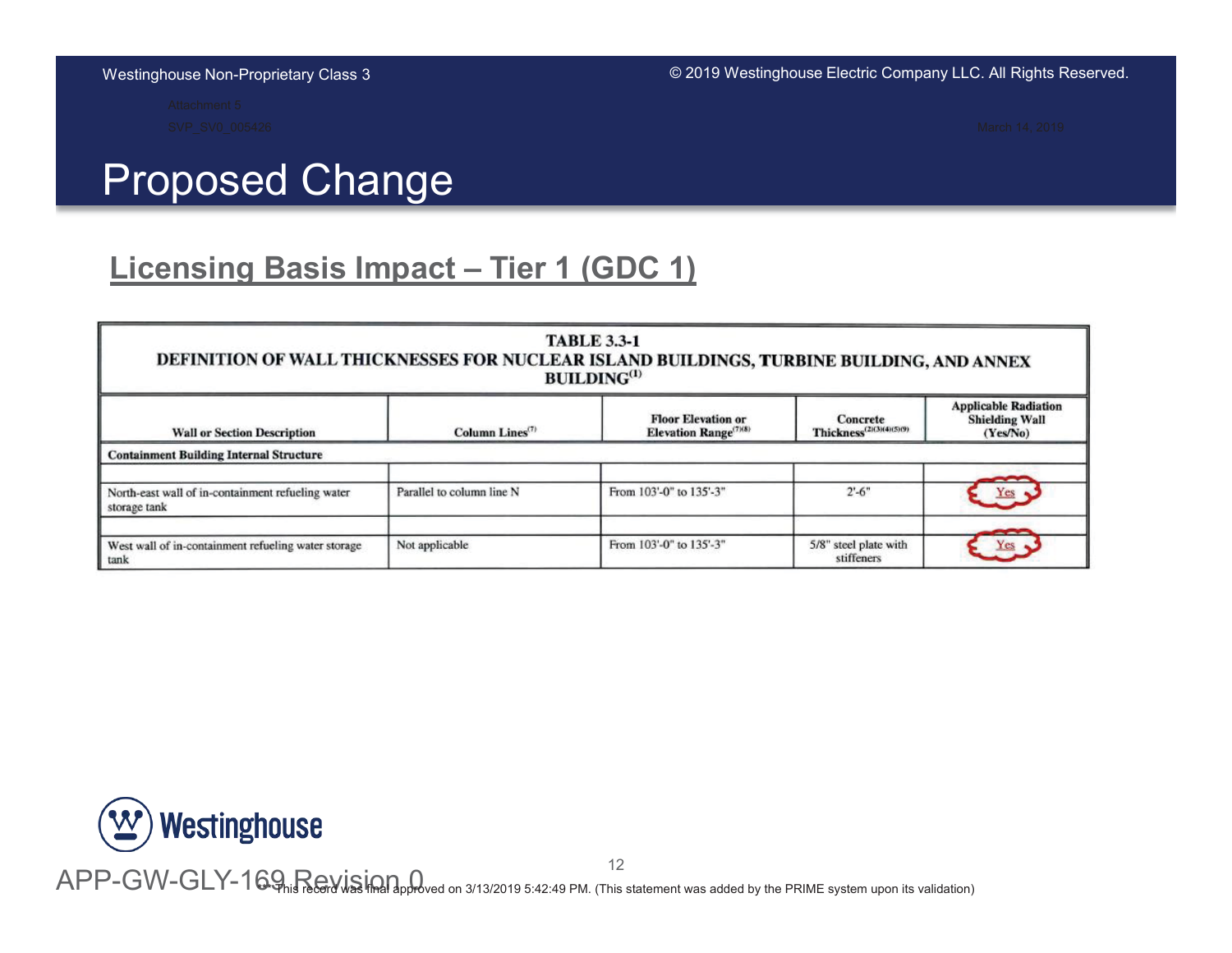# **Proposed Change**

### **Licensing Basis Impact - Tier 2 (GDC 4)**

**Table 3D.5-2** 60-Year Normal Operating Doses

| <b>Location</b>                         | <b>Gamma Dose Rate</b>     | 60-Year Gamma Dose           |  |
|-----------------------------------------|----------------------------|------------------------------|--|
|                                         | (Rad air hour)             | (Rads air)                   |  |
| Inside Containment                      |                            |                              |  |
| RCS Pipe - Center                       | 1.9x10 <sup>3</sup>        | $1.0\times10^9$              |  |
| RCS Pipe - ID                           | 1.1x10 <sup>3</sup>        | $5.7x10^{8}$                 |  |
| RCS Pipe - OD (contact)                 | 7.8x10 <sup>1</sup>        | 4.1x10 <sup>7</sup>          |  |
| RCS Pipe - General Area <sup>(b)</sup>  | 4.0x10 <sup>1</sup>        | 2.1x10 <sup>7</sup>          |  |
| Outside CA01 Excluding Rooms 11104 and  | < 0.45                     | < 2.4x10 <sup>5</sup>        |  |
| 11204                                   |                            |                              |  |
| Adjacent to Reactor Vessel Wall         | $\leq$ 3.6x10 <sup>4</sup> | $\leq 1.9 \times 10^{10(*)}$ |  |
| <b>IRWST</b>                            |                            | 2.2x10 <sup>7</sup>          |  |
| <b>Outside Containment</b>              |                            |                              |  |
| <b>Penetration Area</b>                 |                            | < 2x10 <sup>7</sup>          |  |
| <b>Pump Cubicles</b>                    |                            | < 2x10 <sup>7</sup>          |  |
| Radioactive Waste Area                  |                            | < 2x10 <sup>7</sup>          |  |
| Radwaste Tank Cubicles                  | --                         | $<$ 5x10 <sup>7</sup>        |  |
| Other General Areas Not Under Radiation | --                         | <1x10 <sup>4</sup>           |  |
| Control                                 |                            |                              |  |

Notes:

a. 60-year neutron fluence for E >1MeV is 4.6X10<sup>18</sup> n/cm<sup>2</sup>

b. 12 inches from RCS pipe OD



13

 ${\sf APP-GW-GLY-169}$  is  ${\sf Rayism}$  and  ${\sf a}$  and  ${\sf a}$  is  ${\sf a}$  and  ${\sf a}$  and  ${\sf a}$  and  ${\sf a}$  is  ${\sf a}$  and  ${\sf a}$  is  ${\sf a}$  and  ${\sf a}$  is  ${\sf a}$  and  ${\sf a}$  and  ${\sf a}$  is  ${\sf a}$  and  ${\sf a}$  and  ${\sf a}$  and  ${\sf a}$  is  ${\sf a}$  and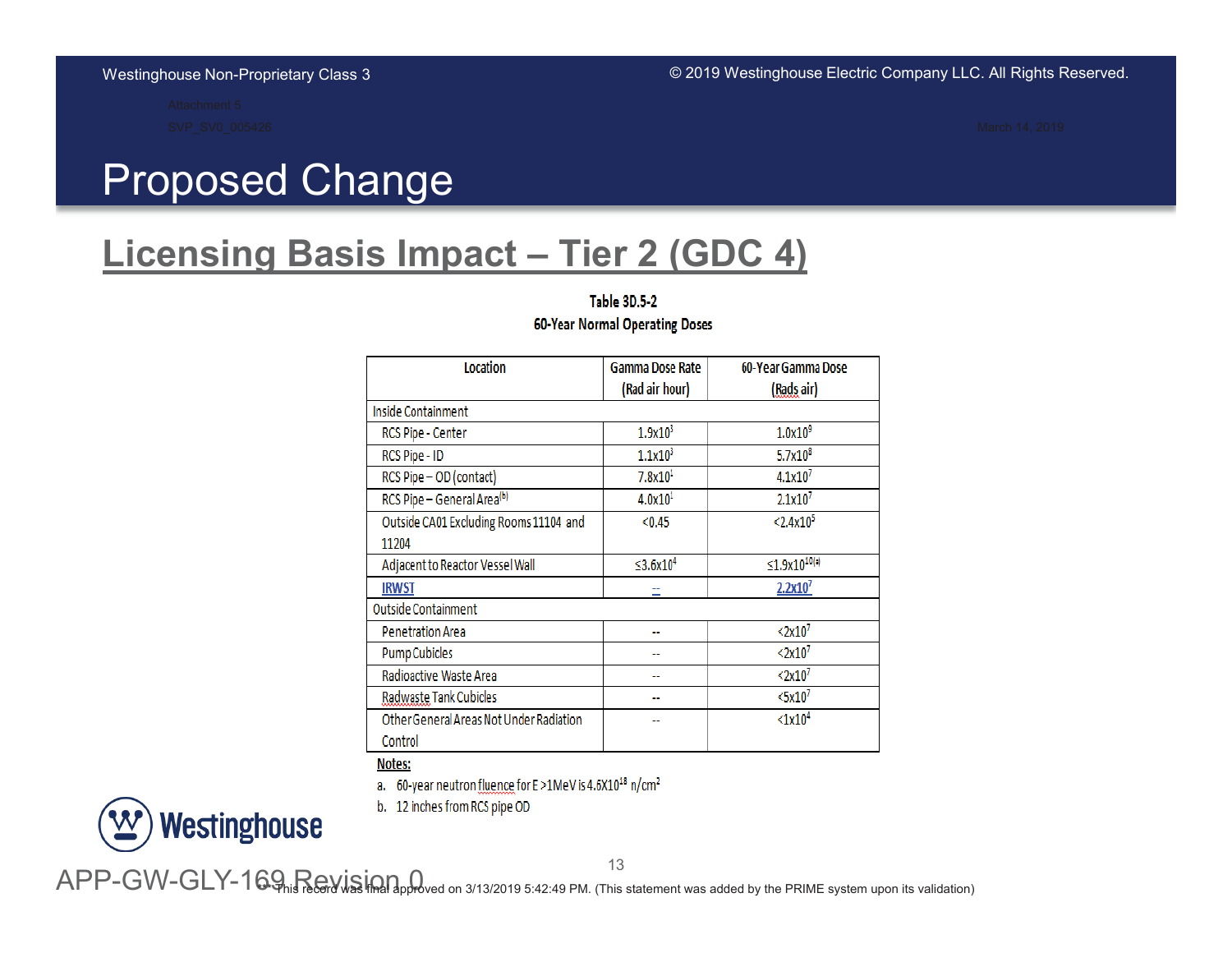## **Proposed Change**

### **Licensing Basis Impact - Tier 2 (GDC 61)**

 $(a, c)$ 

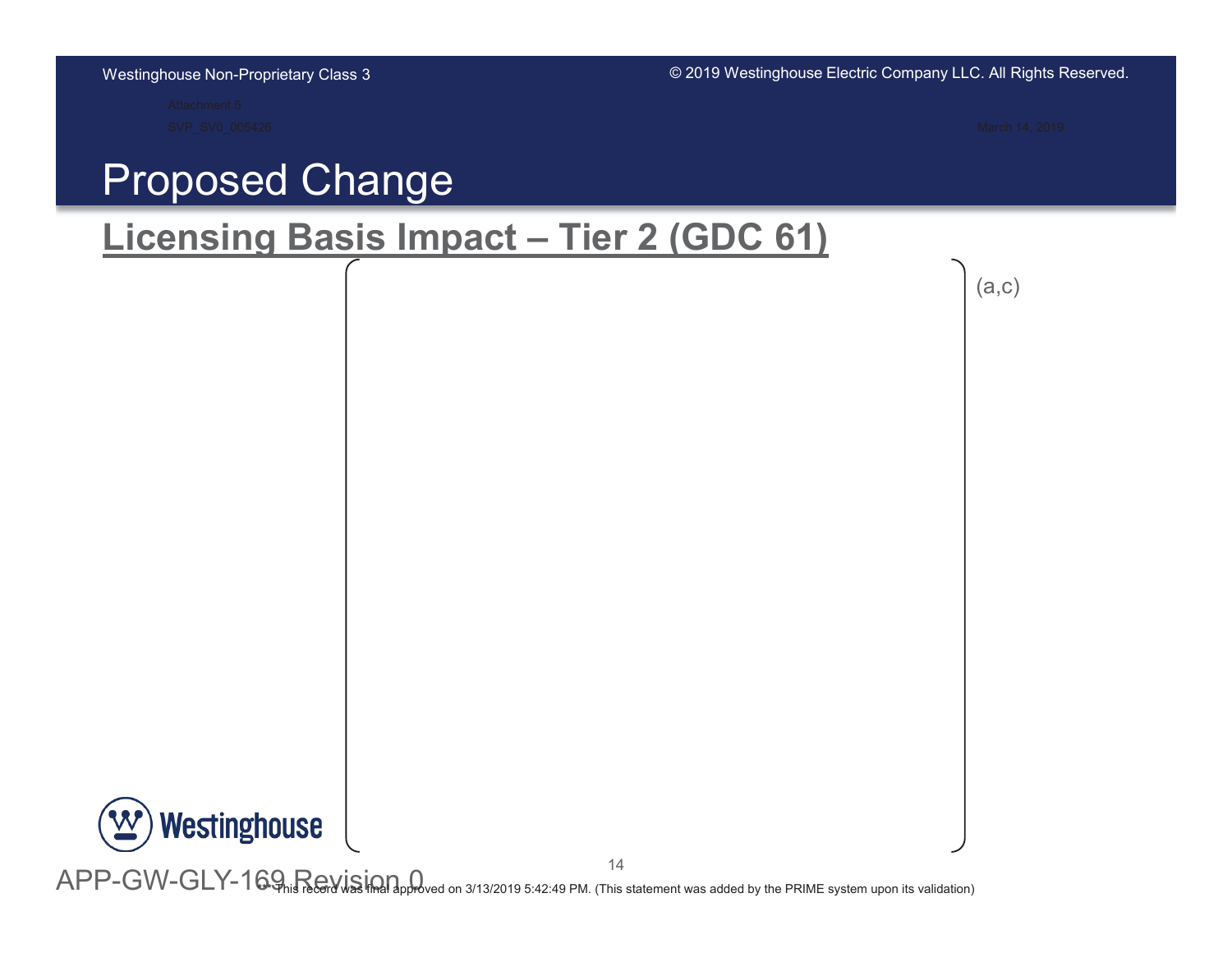# Summary of Changes

## **UFSAR Impacts**

- Tier 1 Table  $3.3-1$ 
	- Adding credit of IRWST walls for credit in normal dose shielding
		- IRWST Circumferential West Wall
		- IRWST Northeast Wall parallel to Column Line
- Tier 2 Table  $3D.5-2$ 
	- $-$  Addition of IRWST normal operating dose line item
- Tier 2 Figure 12.3-1
	- $-$  Clarification of localized dose rates

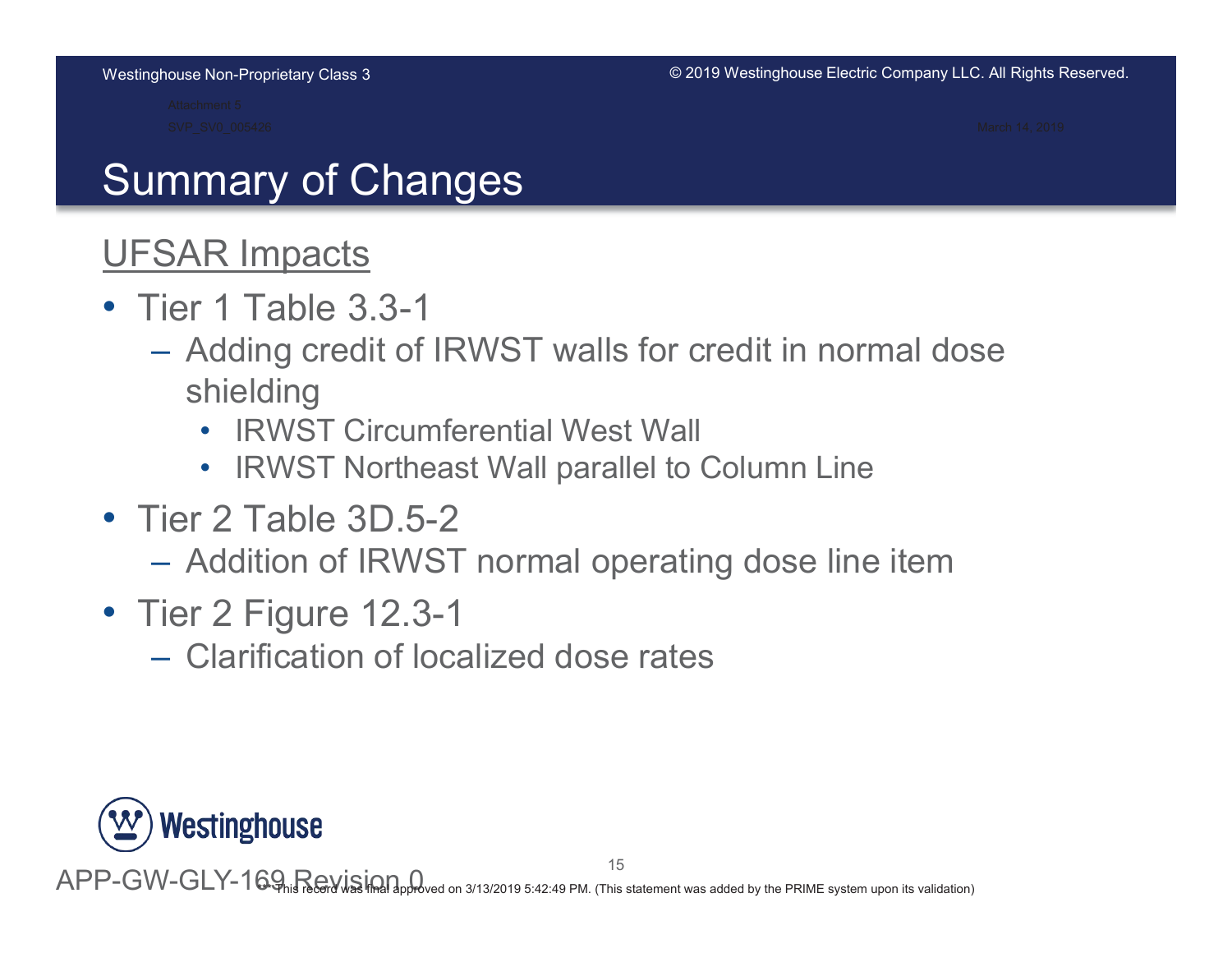### © 2019 Westinghouse Electric Company LLC. All Rights Reserved.

## Questions?



<sup>16</sup><br>APP-GW-GLY-169<sub>his record was included on 3/13/2019 5:42:49 PM. (This statement was added by the PRIME system upon its validation)</sub>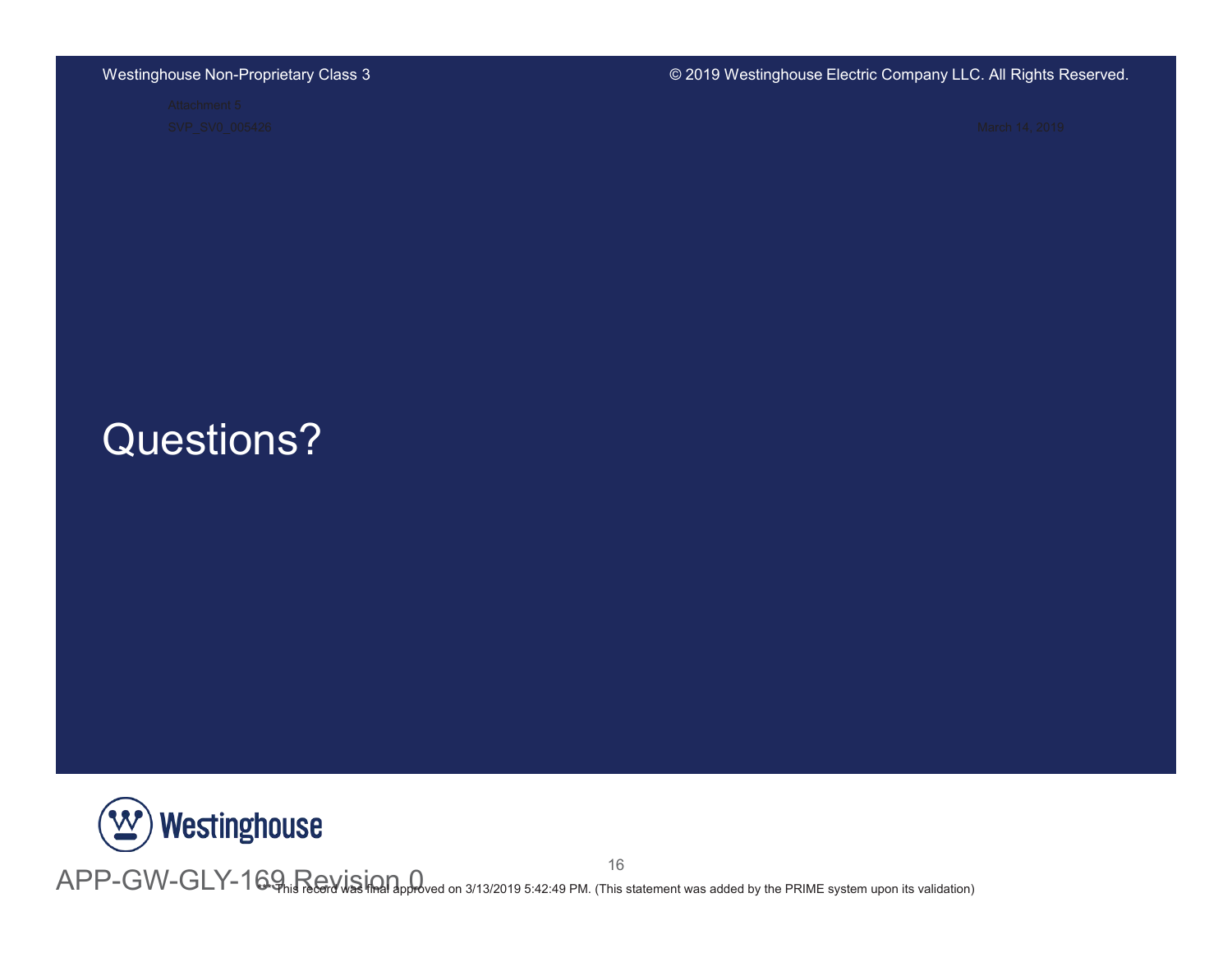CAW-19-4874 Page 1 of 3

### AFFIDAVIT

### COMMONWEALTH OF PENNSYLVANIA: COUNTY OF BUTLER:

- (1) I, Jill S. Monahan, have been specifically delegated and authorized to apply for withholding and execute this Affidavit on behalf of Westinghouse Electric Company LLC (Westinghouse).
- (2) I am requesting the proprietary portions of APP-GW-GLY-168 Revision 0 be withheld from public disclosure under 10 CFR 2.390.
- (3) I have personal knowledge of the criteria and procedures utilized by Westinghouse in designating information as a trade secret, privileged, or as confidential commercial or financial information.
- (4) Pursuant to 10 CFR 2.390, the following is furnished for consideration by the Commission in determining whether the information sought to be withheld from public disclosure should be withheld.
	- (i) The information sought to be withheld from public disclosure is owned and has been held in confidence by Westinghouse and is not customarily disclosed to the public.
	- (ii) Public disclosure of this proprietary information is likely to cause substantial harm to the competitive position of Westinghouse because it would enhance the ability of competitors to provide similar technical evaluation justifications and licensing defense services for commercial power reactors without commensurate expenses. Also, public disclosure of the information would enable others to use the information to meet NRC requirements for licensing documentation without purchasing the right to use the information.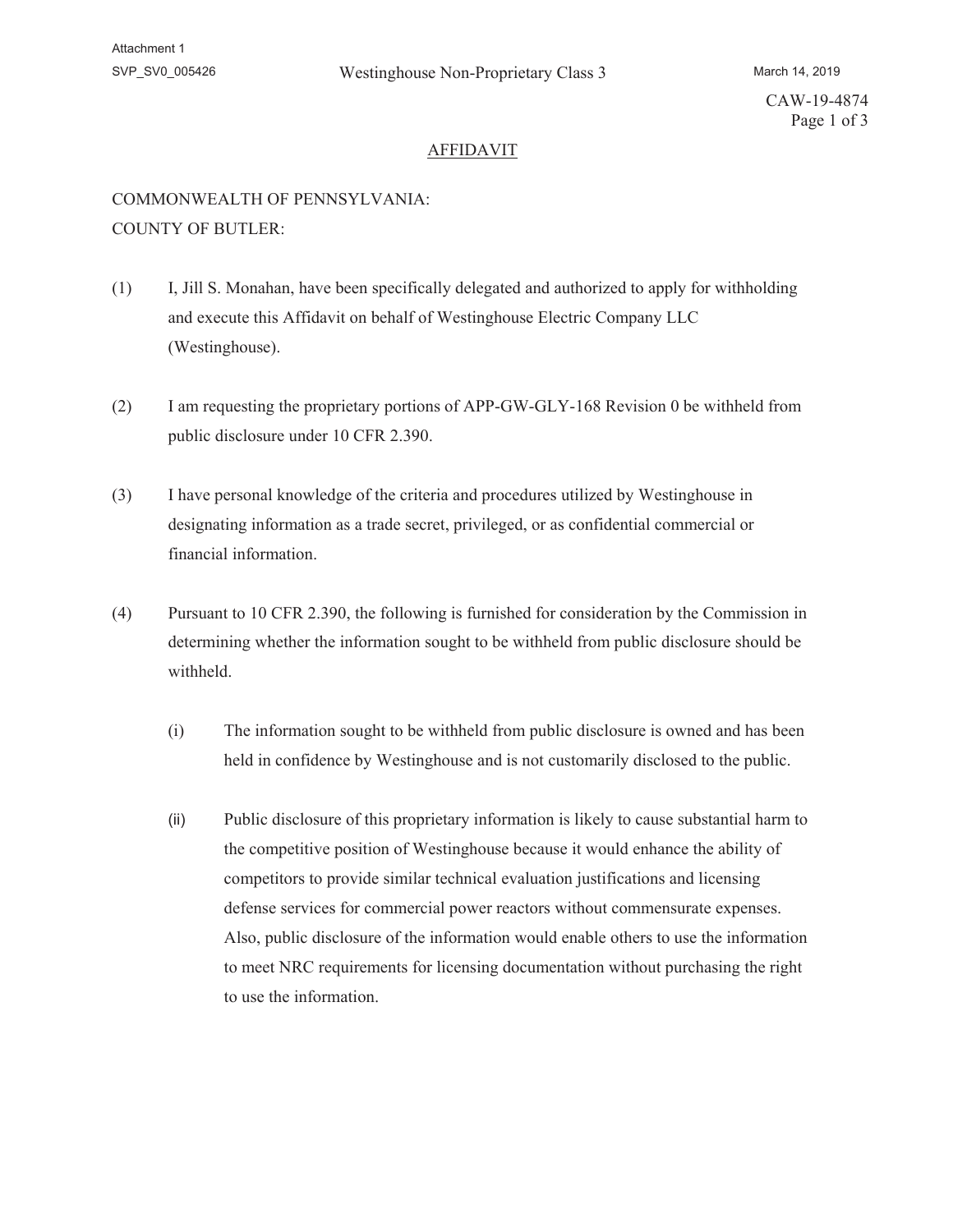#### AFFIDAVIT

- (5) Westinghouse has policies in place to identify proprietary information. Under that system, information is held in confidence if it falls in one or more of several types, the release of which might result in the loss of an existing or potential competitive advantage, as follows:
	- (a) The information reveals the distinguishing aspects of a process (or component, structure, tool, method, etc.) where prevention of its use by any of Westinghouse's competitors without license from Westinghouse constitutes a competitive economic advantage over other companies.
	- (b) It consists of supporting data, including test data, relative to a process (or component, structure, tool, method, etc.), the application of which data secures a competitive economic advantage (e.g., by optimization or improved marketability).
	- (c) Its use by a competitor would reduce his expenditure of resources or improve his competitive position in the design, manufacture, shipment, installation, assurance of quality, or licensing a similar product.
	- (d) It reveals cost or price information, production capacities, budget levels, or commercial strategies of Westinghouse, its customers or suppliers.
	- (e) It reveals aspects of past, present, or future Westinghouse or customer funded development plans and programs of potential commercial value to Westinghouse.
	- (f) It contains patentable ideas, for which patent protection may be desirable.

(6) The attached documents are bracketed and marked to indicate the bases for withholding. The justification for withholding is indicated in both versions by means of lower case letters (a) through (f) located as a superscript immediately following the brackets enclosing each item of information being identified as proprietary or in the margin opposite such information. These lower case letters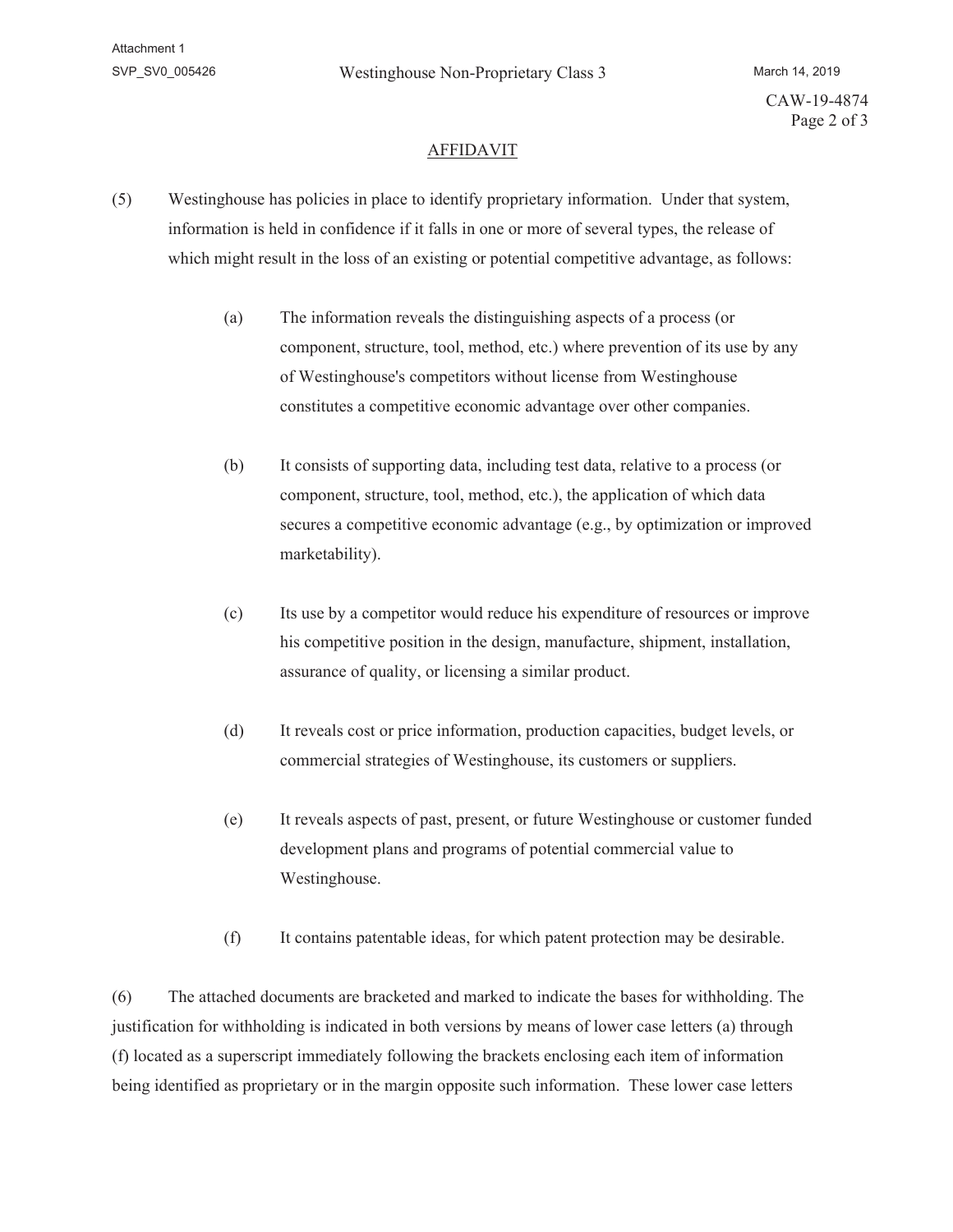Attachment 1

SVP\_SV0\_005426 Mestinghouse Non-Proprietary Class 3 March 14, 2019

CAW-19-4874 Page 3 of 3

### **AFFIDAVIT**

refer to the types of information Westinghouse customarily holds in confidence identified in Sections (5)(a) through (f) of this Affidavit.

I declare that the averments of fact set forth in this Affidavit are true and correct to the best of my knowledge, information, and belief.

I declare under penalty of perjury that the foregoing is true and correct.

Executed on:  $3 - 13 - 2019$ 

US Monaler

Jill S Monahan, Manager Licensing Special Programs